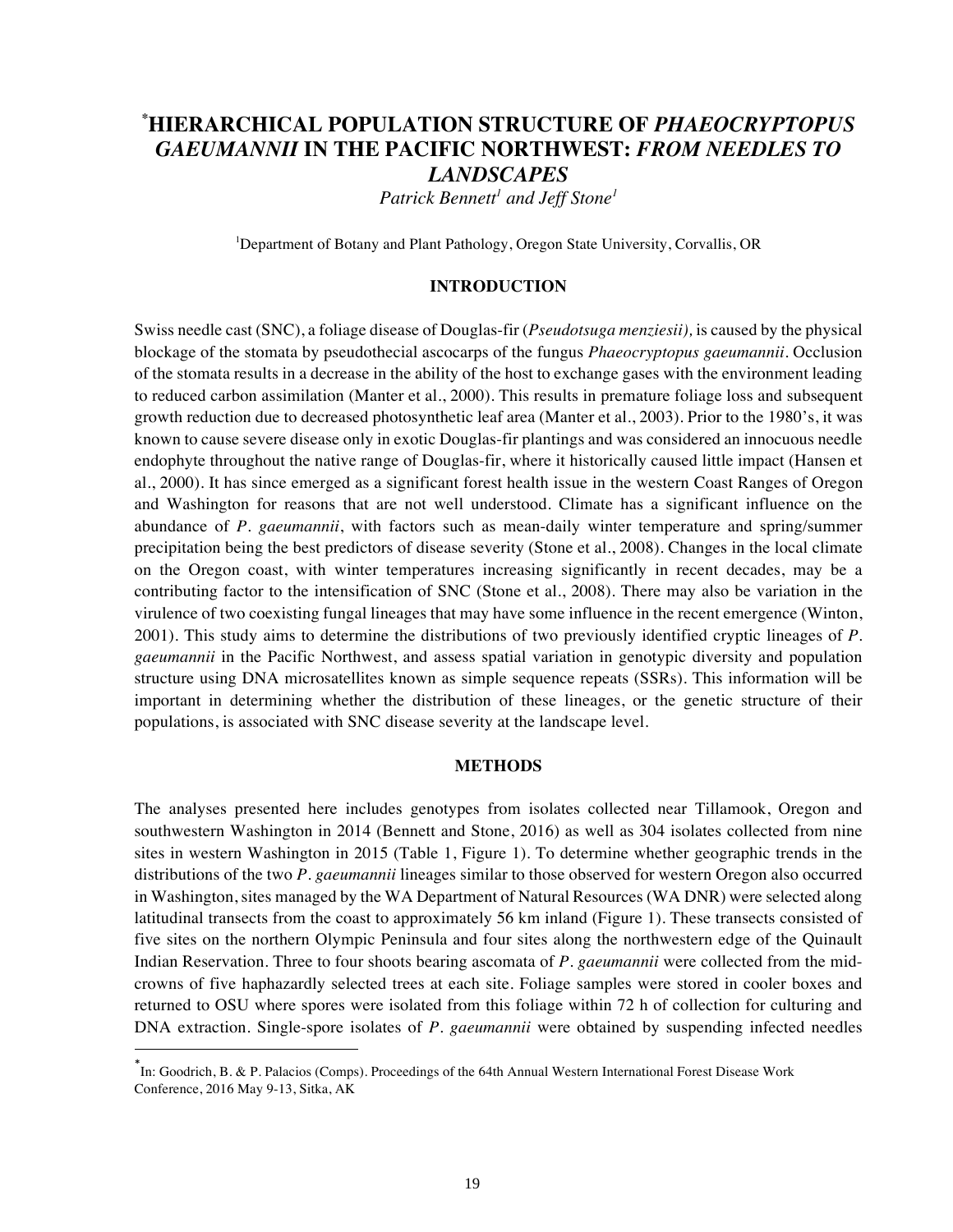above the surface of water agar in Petri dishes, allowing ascospore discharge, and then isolating individual spores within 48 hours. Fungal isolations, culturing, genomic DNA extraction, PCR amplification, and microsatellite genotyping, and the population genetics analyses were performed using the methods described in Bennett and Stone (2016), with the microsatellite markers described in Winton et al. (2007).

| $\mathbf{A}$ | <b>Site</b>  | N   | <b>MLG</b> | <b>Lineage 1</b> | <b>Lineage 2</b> | B | Lineage      | N   | <b>MLG</b> |
|--------------|--------------|-----|------------|------------------|------------------|---|--------------|-----|------------|
|              | WDNR70       | 27  | 21         | 18               | 9                |   |              | 214 | 143        |
|              | WDNR71       | 8   | 8          | 6                | 2                |   | 2            | 90  | 84         |
|              | WDNR49       | 47  | 40         | 33               | 14               |   | <b>Total</b> | 304 | 227        |
|              | WDNR68       | 31  | 27         | 29               | 2                |   |              |     |            |
|              | WDNR66       | 54  | 39         | 53               |                  |   |              |     |            |
|              | <b>WDNRQ</b> | 31  | 25         | 7                | 24               |   |              |     |            |
|              | WDNR64       | 38  | 28         | 12               | 26               |   |              |     |            |
|              | WDNR63       | 21  | 17         | 9                | 12               |   |              |     |            |
|              | WDNR32       | 47  | 36         | 47               | $\theta$         |   |              |     |            |
|              | <b>Total</b> | 304 | 227        | 214              | 90               |   |              |     |            |

| <b>Table 1. (A)</b> Summary of sample sizes and diversity statistics for each of the WDNR sites sampled in 2015. |
|------------------------------------------------------------------------------------------------------------------|
| <b>(B)</b> Summary statistics of the two Lineages from the 2015 Washington sites.                                |

| В | Lineage      |     | MLG |  |
|---|--------------|-----|-----|--|
|   |              | 214 | 143 |  |
|   |              | 90  | 84  |  |
|   | <b>Total</b> | 304 | 227 |  |

 $N=$  sample size,  $MLG =$  number of multilocus genotypes

#### **RESULTS AND DISCUSSION**

#### *Phylogeography*

Both *P. gaeumannii* lineages previously identified in western Oregon were present and abundant in samples from the Olympic Peninsula and southwestern Washington. Lineage 1 was most abundant overall as it accounted for approximately 70%, or 214 of the 304 total isolates from Washington (Table 1B). Lineage 2 was detected at eight of the nine sites and accounted for 30% of the total isolates recovered. Lineage 2 had a greater diversity of multilocus genotypes (MLGs) than Lineage 1, with 85% and 69% of isolates exhibiting distinct MLGs in each lineage, respectively (Table 1B). The distributions of the two lineages in Washington closely resembled the geographic trends identified in our preliminary studies of their distributions in western Oregon (Bennett and Stone 2016). Sites within 40 km of the coast comprised mixtures of both lineages, with the greatest proportions of Lineage 2 occurring in stands nearest to the coast, while sites 40 km or more from the coast were predominantly Lineage 1. While isolates of Lineage 2 were detected at all of the sites sampled within 40 km of the coast, the coastal site near Queets (WDNRQ), in the Quinault Indian Nation, had particularly high proportions of this lineage (Figure 1). Approximately 40 km to the east, at the site near Quinault (WDNR32), Lineage 2 was totally absent. Although the relationship between the presence of either lineage and disease severity is not understood, in Oregon, the regions where these lineages co-occur correspond with the regions where the greatest SNC disease severity and growth impacts have been observed. It has also been observed that populations consisting of only one of the two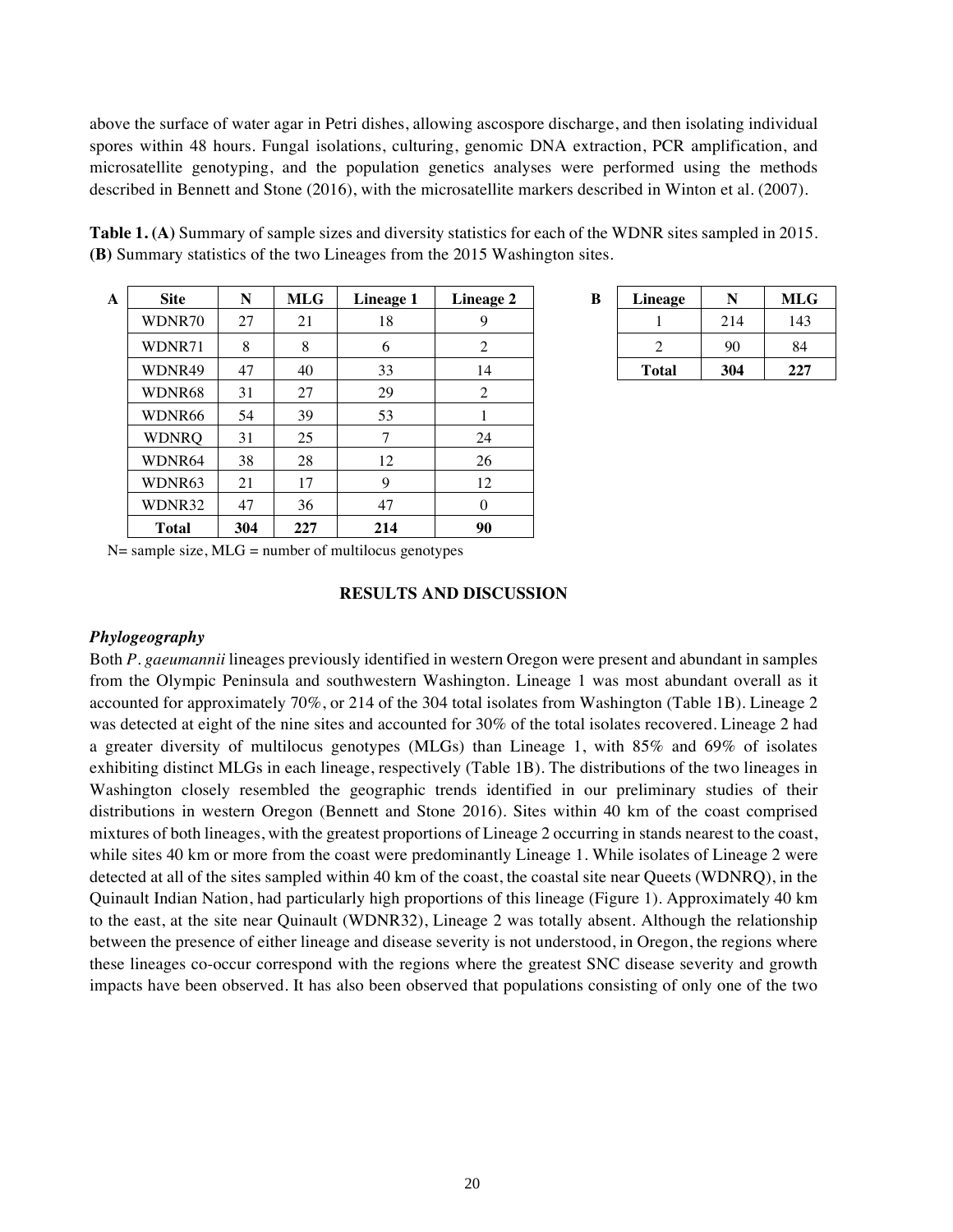lineages, such as the southern Oregon coast where Lineage 2 predominates (Winton 2001) and inland sites where populations consist exclusively of Lineage 1, generally have less severe defoliation due to SNC.



**Figure 1.** Map showing the distribution of the two lineages across the nine sampling sites. The labels next to each pie chart represent the site name as listed in Table 1A.

## *Population Structure*

We aimed to assess population structure, or the occurrence of genetic subdivision within populations, at several spatial scales ranging from sites to needles. The discriminant analysis of principal components (DAPC) revealed that the sites were genetically differentiated with coastal (0-16 km inland), intermediate (24-40 km inland), and inland sites (40-56 km inland) separating into distinct genetic clusters in both the northwestern Oregon sites (near Tillamook, OR) (Figure 2) as well as the transects sampled in Washington (Figure 3). These results suggest that genetically distinct populations of *P. gaeumannii* occur within the SNC epidemic areas and that these populations may exhibit some level of local adaptation. This level of genetic differentiation could also occur due to limitations on spore dispersal distance. These observations of the distributions of the two lineages in Washington have also reaffirmed our previous observations that the areas with the greatest disease severity, as assessed by aerial surveys, occur where the ranges of the two lineages overlap near the coast. This trend of greater disease severity where the lineages coexist may be related to competition between isolates of the two lineages, but more likely reflects climatic preferences of the two lineages. These lineages might coexist in these areas simply because the coastal climate in the Sitka Spruce vegetative zone is particularly conducive to dispersal, infection, and reproduction of these fungi.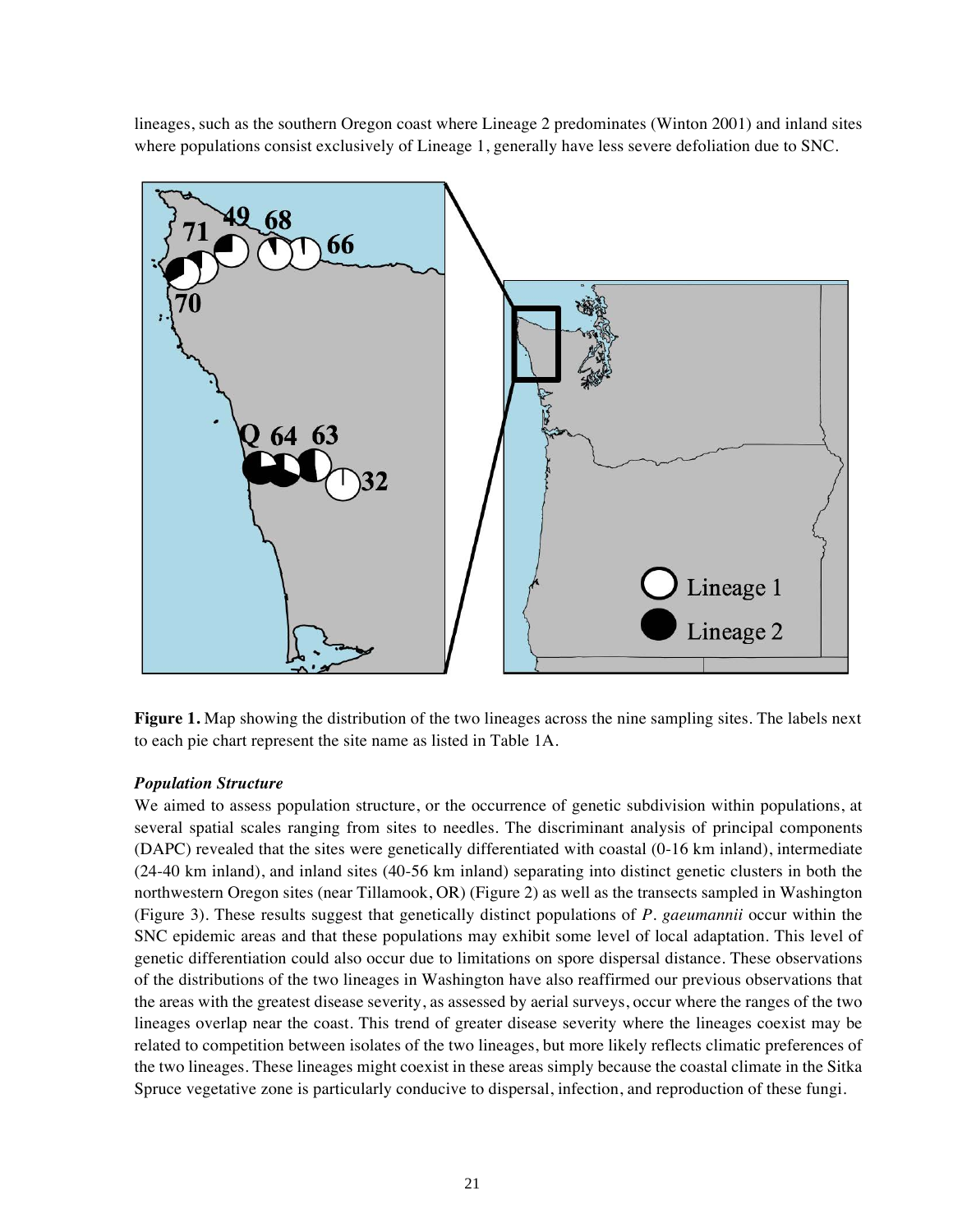With these data, we have also made the first observation of Lineages 1 and 2 co-occurring within a single needle (Figure 4). A total of six isolates were genotyped from a single needle from the WDNRQ site (near Queets, WA), and eleven isolates were genotyped from a single needle from WDNR66 (near Pysht, WA). Of the six isolates collected from the tree at WDNRQ, four were identified as Lineage 2, and two were identified as Lineage 1. All of the isolates from the second needle were identified as Lineage 1 (Figure 4). It is not known whether co-occurrence of both lineages within needles is significant to disease, but if both cryptic species are in very close spatial proximity to one another it is likely that they are competing for space and resources.



**Figure 2.** DAPC scatterplot showing genetic differentiation between sampling sites at various distances from the coast near Tillamook, Oregon (sampled in 2014).

### *Implications for Management*

The relationship between presence, or relative abundance, of the two lineages and disease severity is not clear. It is known that both lineages of *P. gaeumannii* are able to cause disease and there is currently no strong evidence to suggest that either lineage is more virulent. Disease severity (i.e. defoliation) is related to the abundance of *P. gaeumannii* in needles, which in turn is related to environmental factors favorable to growth and reproduction of the fungus--abundant precipitation during May-June, and mild winter (Dec-Feb) temperatures. Both lineages are present in areas with the most severe disease but whether this is somehow due to competition or synergy, or simply to conditions that are very favorable for *P. gaeumannii,* is not clear. Recent trends in climate warming as well as expansion of Douglas-fir forestry to sites at higher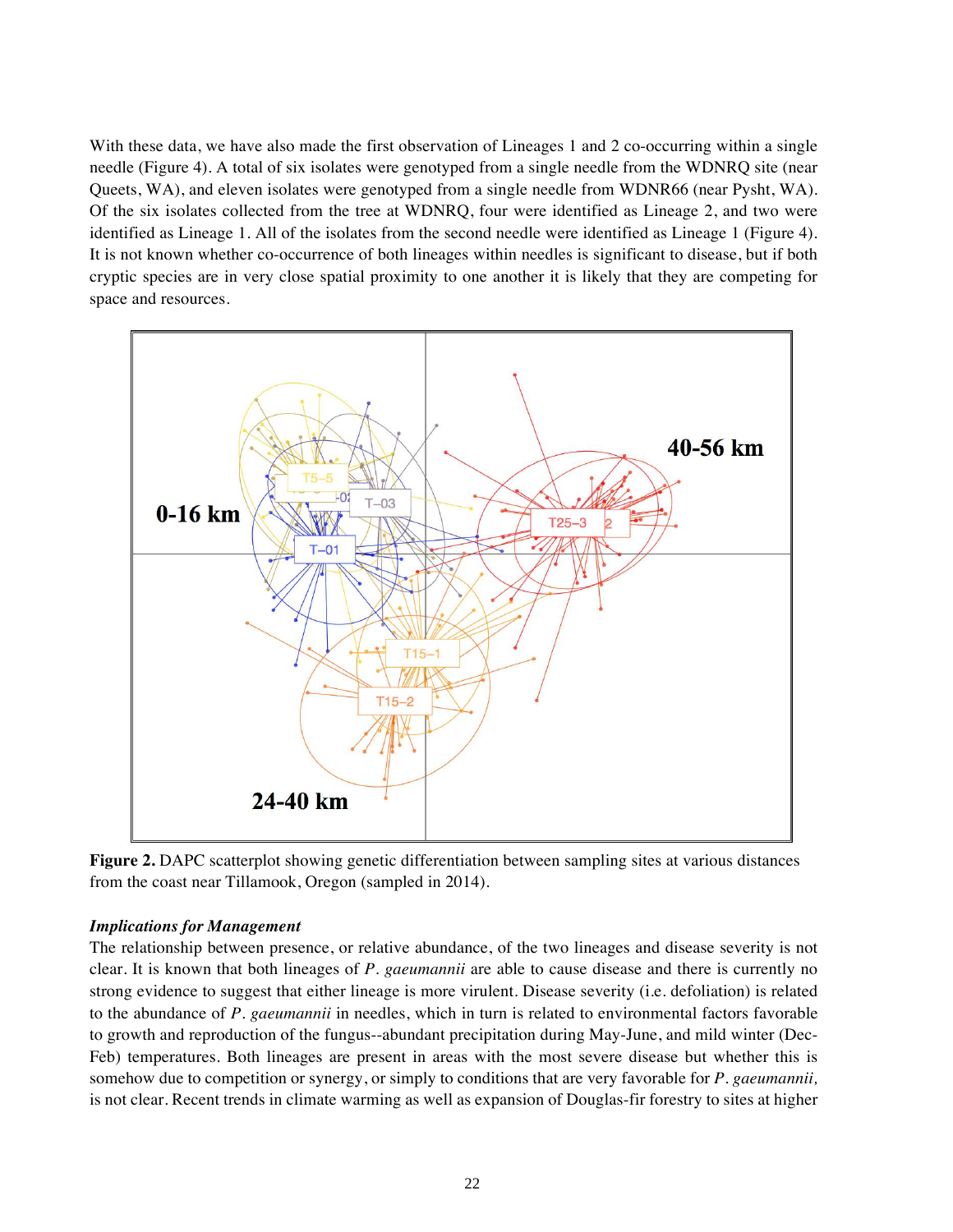risk of SNC both appear to be involved in increasing in SNC severity in the region. There is no evidence of specific resistance to infection by either lineage in Douglas-fir. Because the physiological mechanism of disease (the inhibition of gas exchange due to stomatal occlusion) does not involve direct cell penetration by *P. gaeumannii*, it is unlikely that typical wound or pathogen-specific resistance reactions function in this host-parasite system. Considerable variation in foliage retention and growth among Douglas-fir provenances affected by SNC has been observed, at least where disease severity is moderate, though the specific genetic and morphological factors mediating this tolerance have yet to be investigated. **A.** 



**B.** 

**Figure 3.** Discriminant analysis of principal components (DAPC) scatter plots showing genetic differentiation between isolates from each of the sampling sites. Each point represents an isolate, and the colors and labels correspond to sample sites listed in Table 1. **(A)** Differentiation between inland and coastal sites from the southern transect (Quinault) shown in Figure 1. **(B)** Differentiation between inland and coastal sites in the northern transect (Olympic Peninsula) shown in Figure 1.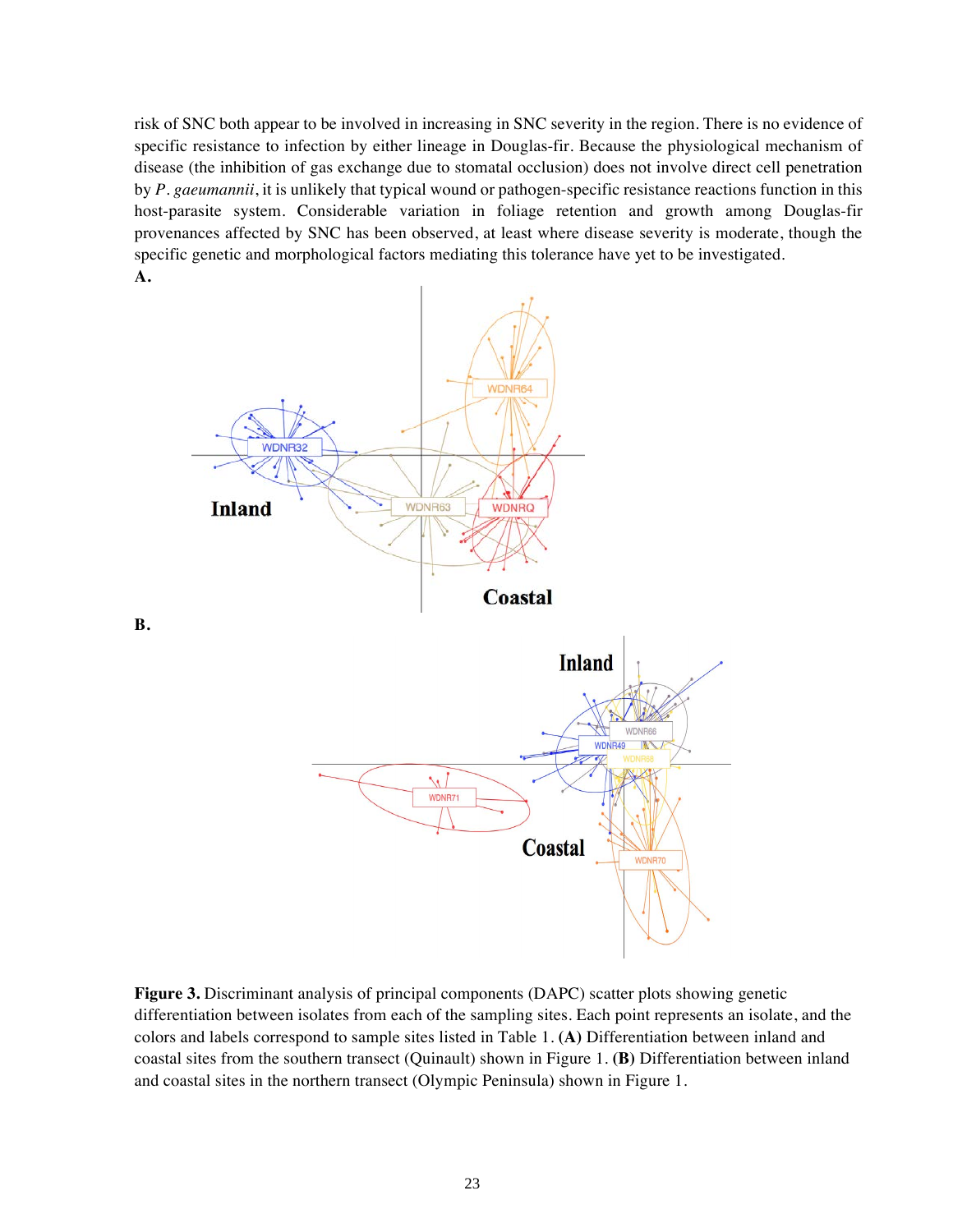

**Figure 4.** UPGMA dendrogram showing relationships between isolates collected from individual needles. The 6 isolates collected from a single needle at the WDNRQ (Queets) site include both Lineages 1 and 2, as indicated by the boxes. The 11 isolates from a single needle from WDNR66 are all Lineage 1. The labels for the taxa represent Lineage…Site…Tree…Isolate.

## **ACKNOWLEDGEMENTS**

Special thanks to Dan Omdal and Amy Ramsey (WA DNR) for their guidance in selecting sites and collecting foliage samples. The Washington Department of Natural Resources and Jim Hargrove (Quinault Indian Nation) provided funding for this research. Their contributions to this research effort are greatly appreciated. The kind folks at WIFDWC provided travel funds for this research to be presented at the 2016 meeting in Sitka, Alaska.

### **REFERENCES**

Bennett, P., and Stone, J. (2016). Assessments of population structure, diversity, and phylogeography of the Swiss needle cast fungus (*Phaeocryptopus gaeumannii*) in the U.S. Pacific Northwest. Forests 7(1):14. DOI: 10.3390/f7010014.

Hansen, E.M. et. al. (2000). Incidence and impact of Swiss needle cast in forest plantations of Douglas-fir in coastal Oregon. Plant Disease 84(7): 773–778. DOI: 10.1094/PDIS.2000.84.7.773.